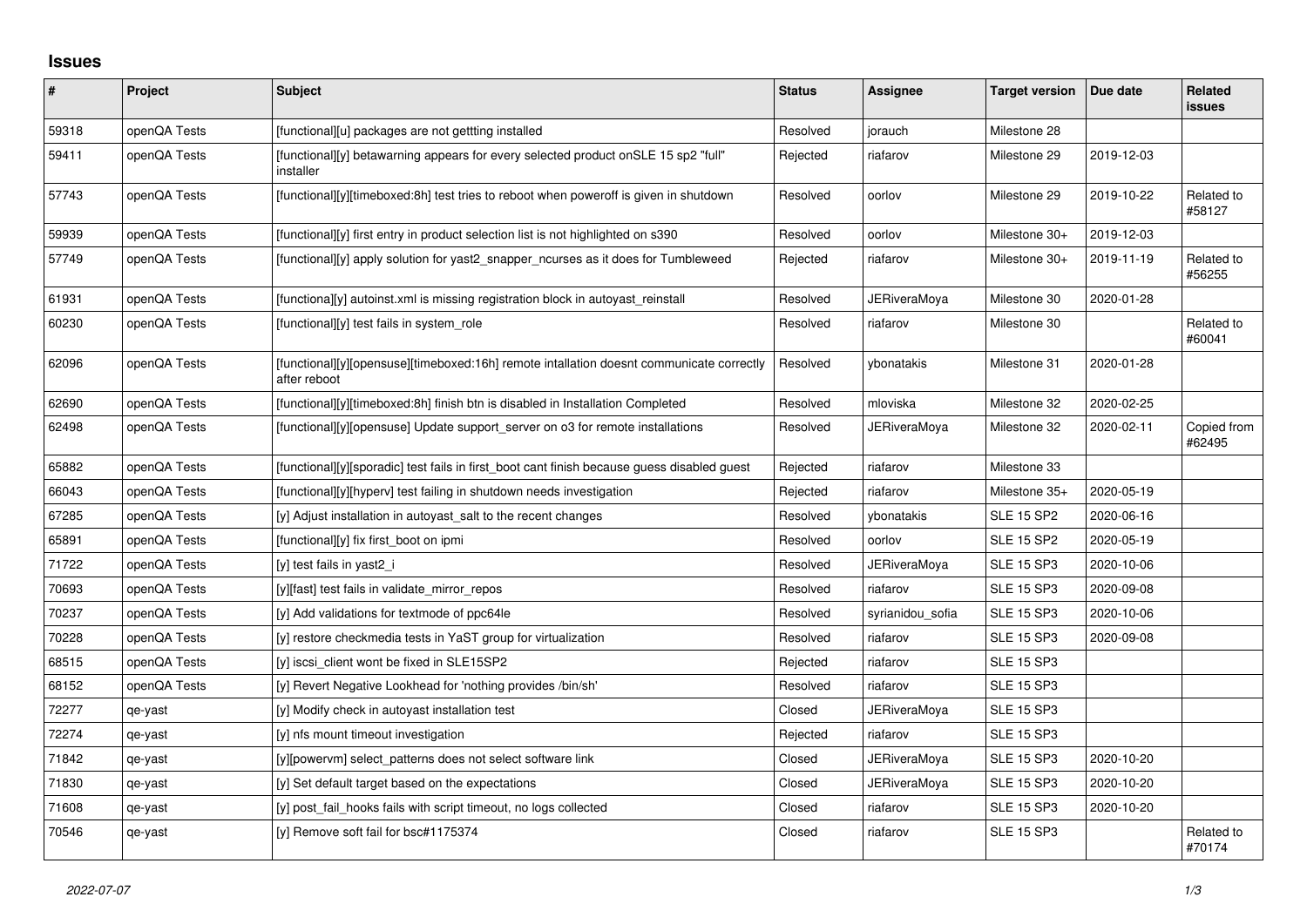| $\sharp$ | Project            | <b>Subject</b>                                                                      | <b>Status</b> | <b>Assignee</b>     | <b>Target version</b> | Due date   | Related<br>issues                             |
|----------|--------------------|-------------------------------------------------------------------------------------|---------------|---------------------|-----------------------|------------|-----------------------------------------------|
| 69142    | qe-yast            | [y] Adjust bootloader for MM on aarch64                                             | Resolved      | ybonatakis          | <b>SLE 15 SP3</b>     | 2020-08-11 |                                               |
| 112442   | openQA auto review | auto_review:"'systemctl --no-pager start slurmctld' failed":force_result:softfailed | Resolved      | ybonatakis          |                       |            |                                               |
| 66427    | openQA Project     | openqa-cli cant trigger single job                                                  | Rejected      | ybonatakis          |                       |            |                                               |
| 55151    | openQA Project     | [functional][y] provide message explaining the failure in script_run                | Resolved      | ybonatakis          |                       | 2019-10-08 |                                               |
| 54041    | openQA Project     | test terminates in openga in scenario with raid partitioning                        | Resolved      | okurz               |                       |            |                                               |
| 49697    | openQA Project     | [Bug] Needle panel shows incorrect matches                                          | Rejected      |                     |                       |            |                                               |
| 108581   | openQA Tests       | False softfails in scc_registration                                                 | Resolved      | ybonatakis          |                       |            |                                               |
| 95455    | openQA Tests       | [qac][kernel] Make record_soft_failure shows error as regression                    | New           |                     |                       |            |                                               |
| 91941    | openQA Tests       | [qac] test fails in docker_runc                                                     | Resolved      | ybonatakis          |                       |            |                                               |
| 69862    | openQA Tests       | [y] supportserver_generator_from_hdd fails for x86_64                               | Resolved      | ybonatakis          |                       | 2020-08-25 |                                               |
| 68908    | openQA Tests       | [y] Remove deprecated sections from autoyast profile                                | Rejected      |                     |                       |            |                                               |
| 65858    | openQA Tests       | [functional] ppc64le iso is not bootable                                            | Rejected      | riafarov            |                       |            |                                               |
| 64328    | openQA Tests       | [functional][y] fix hostname_inst from btrfs_libstorage-ng                          | Rejected      | ybonatakis          |                       |            |                                               |
| 64165    | openQA Tests       | [functional][y][periodic] test fails in nis_server                                  | Rejected      |                     |                       |            |                                               |
| 62495    | openQA Tests       | [functional][y][opensuse] Update support_server on o3 for remote installations      | Closed        |                     |                       |            | Copied to<br>#62498                           |
| 61100    | openQA Tests       | [functional][y] test fails in scc_registration                                      | Resolved      | riafarov            |                       |            |                                               |
| 59312    | openQA Tests       | [functional][y] could not resolv repos urls                                         | Rejected      | riafarov            |                       |            |                                               |
| 59309    | openQA Tests       | [Functional][y]test fails in verify_ext4                                            | Rejected      | riafarov            |                       |            |                                               |
| 59061    | openQA Tests       | test fails in installation                                                          | Rejected      |                     |                       |            |                                               |
| 59012    | openQA Tests       | [functional][y] test fails in yast_sysconfig                                        | Resolved      | riafarov            |                       |            |                                               |
| 55964    | openQA Tests       | [functional][y] test fails in scc_registration because of missing step              | Rejected      | riafarov            |                       |            |                                               |
| 55949    | openQA Tests       | [functional][y] yaml schedulers are not found                                       | Resolved      | riafarov            |                       |            |                                               |
| 58319    | openQA Project     | [openqa-client] make --form visible in the help output                              | Resolved      | mkittler            | Done                  |            |                                               |
| 91878    | openQA Project     | Improve git log entries in failed test investigation                                | Resolved      | ybonatakis          | future                |            | Related to<br>#92731                          |
| 68146    | openQA Project     | Implement colored and interactive logs                                              | Resolved      | okurz               | future                |            | Related to<br>#34978,<br>Related to<br>#16180 |
| 68143    | openQA Project     | [y] Implement navigation to the schedule from the job                               | Resolved      | ybonatakis          | future                | 2020-06-30 |                                               |
| 71896    | openQA Tests       | [y] Expert partitioning framework refactoring                                       | Rejected      | riafarov            | future                |            |                                               |
| 70726    | openQA Tests       | [y] Generate dud file dynamically instead of relying on urls                        | Resolved      | <b>JERiveraMoya</b> | future                | 2020-09-22 |                                               |
| 70153    | openQA Tests       | [y] system_state should upload collected data                                       | Resolved      | ybonatakis          | future                | 2020-10-06 |                                               |